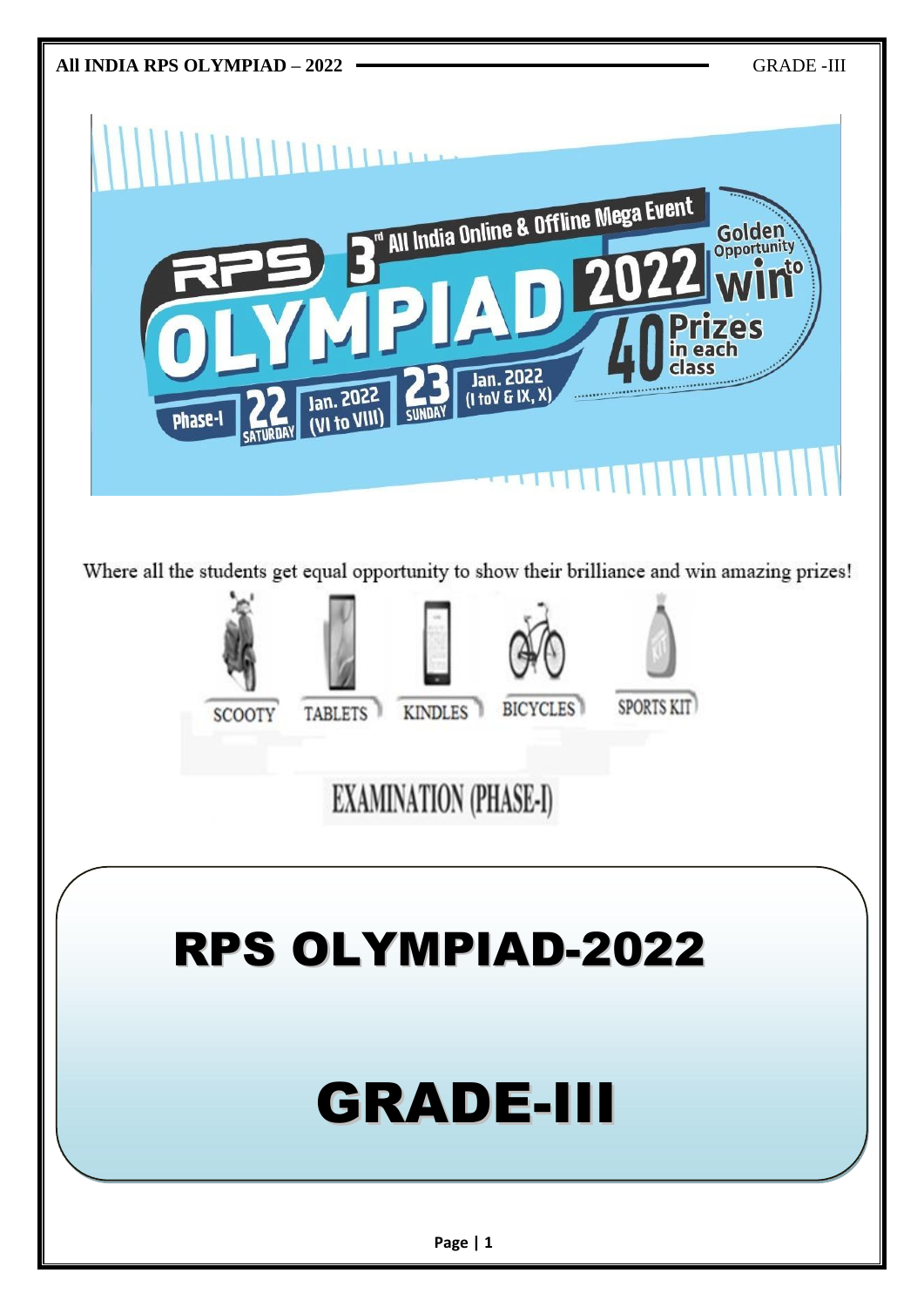#### **All INDIA RPS OLYMPIAD – 2022** GRADE -III

# M.M. : 60 Time : 60 Mins.

# **English (15 Marks)**

| Q.1 Choose the correct option for the jumbled words given below: |  |  |
|------------------------------------------------------------------|--|--|
| coffee/cup/drank/a/ of/Mary                                      |  |  |
| a) cup coffee Mary drank of a.                                   |  |  |
| b) coffee Mary drank a cup of.                                   |  |  |
| c) Mary drank a cup of coffee.                                   |  |  |
| <b>d</b> ) Mary cup of coffee drank a.                           |  |  |
|                                                                  |  |  |
| Q.2 Which of the following nouns is a common gender?             |  |  |
| a) mother                                                        |  |  |
| <b>b</b> ) baby                                                  |  |  |
| c) boy                                                           |  |  |
| <b>d</b> ) horse                                                 |  |  |
|                                                                  |  |  |
| Q.3 The feminine gender of 'host' is                             |  |  |

**a)** guest

- **b)** mistress
- **c)** maid
- **d)** hostess

**Q.4 Pick the correct preposition and complete the following sentence.**

**Her expenses are \_\_\_\_\_\_\_\_\_ her means.**

- **a)** at
- **b)** into
- **c)** above
- **d)** after

**Q.5 Replace the underlined words with the correct pronoun in the sentence given below.**

#### **Johanna and her friends will learn German language.**

- **a)** She
- **b)** They
- **c)** we
- **d)** You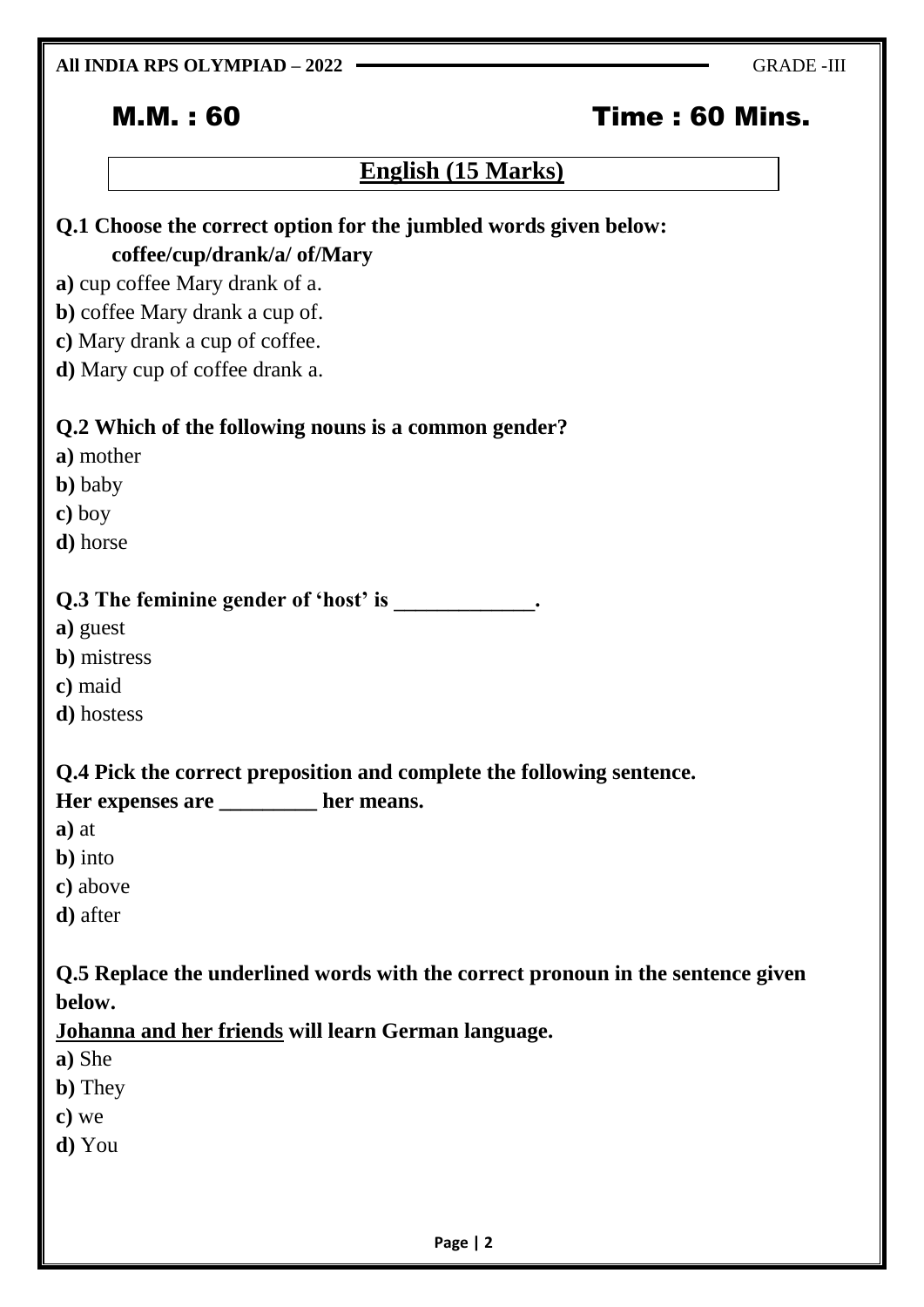| All INDIA RPS OLYMPIAD - 2022                                             | <b>GRADE-III</b> |
|---------------------------------------------------------------------------|------------------|
| Q.6 Pick articles to complete the sentence given below.                   |                  |
|                                                                           |                  |
| $a)$ a/the                                                                |                  |
| <b>b</b> ) the/the                                                        |                  |
| $c)$ an/ the                                                              |                  |
| $\mathbf d$ ) the/ a                                                      |                  |
| Q.7 Choose a suitable adjective to complete the sentence.                 |                  |
| Zebras have ______________________skin.                                   |                  |
| a) striped                                                                |                  |
| <b>b</b> ) spotted                                                        |                  |
| c) brown                                                                  |                  |
| d) grey                                                                   |                  |
| Q.8 Pick the superlative degree from the given options:                   |                  |
| a) heavy                                                                  |                  |
| <b>b</b> ) heavier                                                        |                  |
| c) heaviest                                                               |                  |
| <b>d</b> ) more heavy                                                     |                  |
| Q.9 Pick the proper noun from the options mentioned below:                |                  |
| a) pen                                                                    |                  |
| <b>b</b> ) The Hindu                                                      |                  |
| c) childhood                                                              |                  |
| <b>d</b> ) table                                                          |                  |
|                                                                           |                  |
| Q.10 Find the kind of noun for the underlined word:                       |                  |
| He is a wonderful player.                                                 |                  |
| a) proper                                                                 |                  |
| b) common                                                                 |                  |
| c) abstract                                                               |                  |
| d) collective                                                             |                  |
| Q.11 Choose the correct preposition to complete the sentence given below. |                  |
| He reached the station _________ bus.                                     |                  |
| a)from                                                                    |                  |
| b)through                                                                 |                  |
| c) by                                                                     |                  |
| d) into                                                                   |                  |
|                                                                           |                  |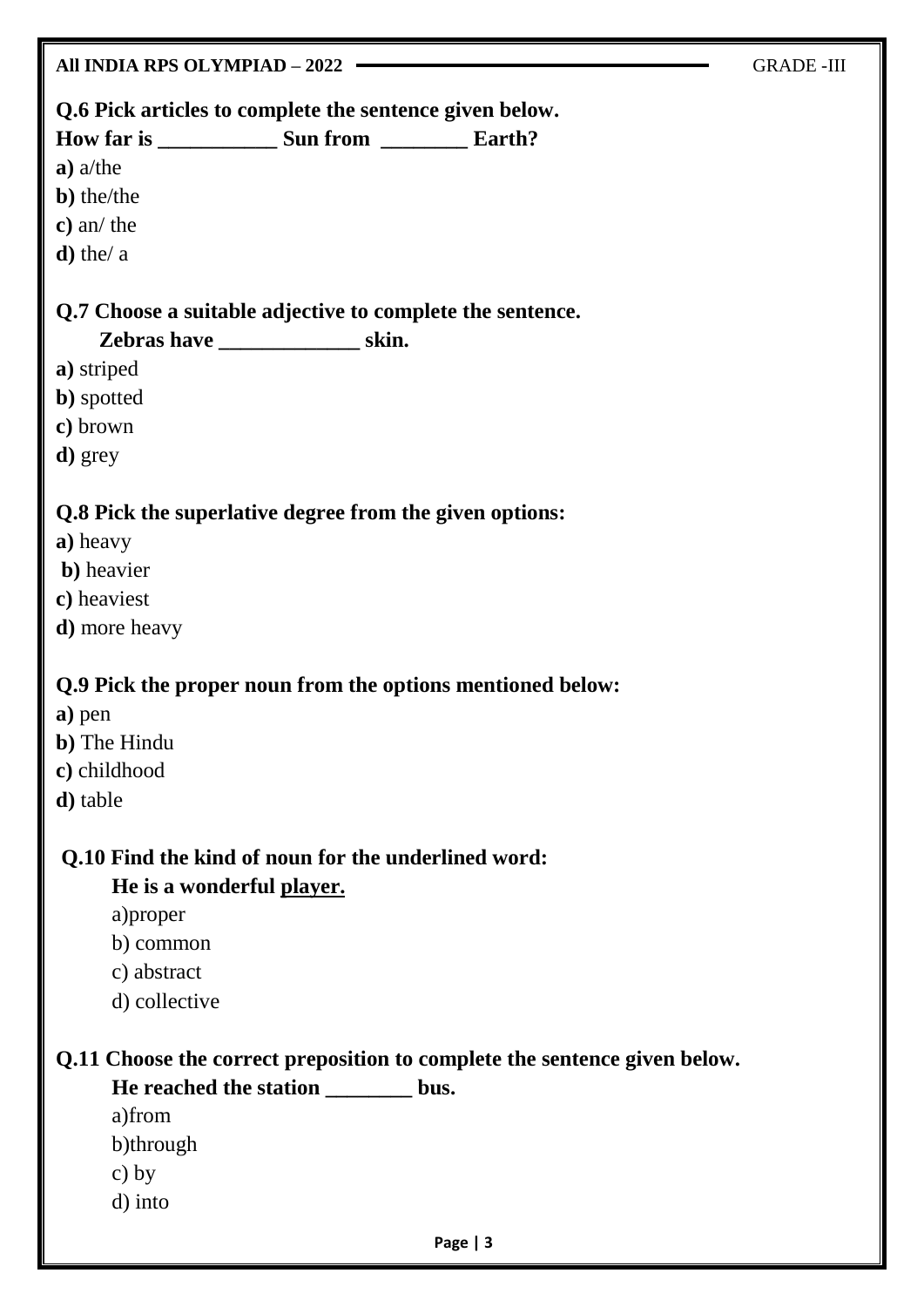| All INDIA RPS OLYMPIAD - 2022<br><b>GRADE-III</b>                                   |  |
|-------------------------------------------------------------------------------------|--|
|                                                                                     |  |
|                                                                                     |  |
| Q.12 Fill in the blank with the correct article.                                    |  |
| My brother is _______ honest man.                                                   |  |
| a)a                                                                                 |  |
| b) an                                                                               |  |
| c) the                                                                              |  |
| d) no article                                                                       |  |
| Q. 13 Fill in the blank with an appropriate conjunction.                            |  |
| Listen to the story ___________ answer the questions in complete sentences.         |  |
| a) and                                                                              |  |
| b) but                                                                              |  |
| c)because                                                                           |  |
| d) for                                                                              |  |
| Q.14 Fill in the blank with the correct pronoun.                                    |  |
| My grandparents live in Mumbai. ______ often visit us.                              |  |
| a) They                                                                             |  |
| $b)$ It                                                                             |  |
| $c)$ He                                                                             |  |
| d)She                                                                               |  |
| Q.15 Choose the correct option for the jumbled words given below:                   |  |
| Rajpath/ my/ lived/ uncle/ just/ across                                             |  |
| a)Rajpath just lived across my uncle.                                               |  |
| b) Across lived just my uncle Rajpath.                                              |  |
| c) My uncle lived just across Rajpath.                                              |  |
| d)My Rajpath lived across just uncle.                                               |  |
|                                                                                     |  |
|                                                                                     |  |
| <b>MATHEMATICS (15 Marks)</b>                                                       |  |
| Q.16 Mr. Tarun bought 6 tins of paint, each containing 9L of paint. There was 3L of |  |
| paint left after painting his house. How much paint was used to paint the house?    |  |
| A) $52 L$                                                                           |  |
| $B)$ 51 L                                                                           |  |
| $C$ ) 53 L                                                                          |  |
| D $\overline{)57L}$                                                                 |  |
| Page   4                                                                            |  |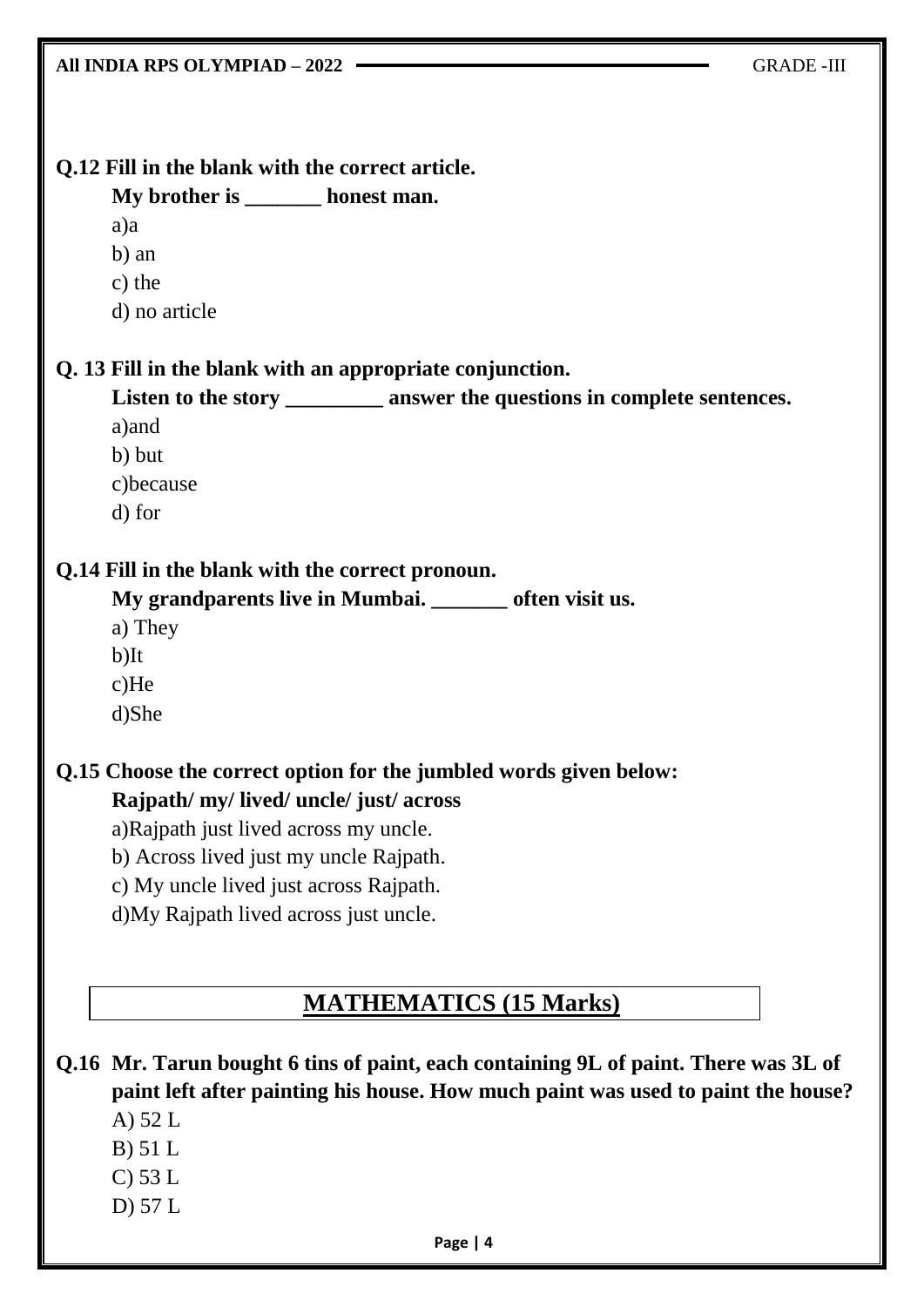**All INDIA RPS OLYMPIAD – 2022 —** GRADE -III

**Q.17 Sheena puts fruit slices on a tray. She puts 40 apple slices on a tray. She puts 12 pear slices fewer than the apple slices on the tray. What is the number of pear slices on the tray?**

- A) 12
- B) 52
- C) 28
- D) 40

**Q.18 Johnny bought 180 stickers. He bought 4/9 of the total stickers of Pokémon and remaining stickers were of Spiderman. How many stickers of Spiderman has he bought?**

- A) 100
- B) 80
- C) 180
- D) 200

#### **Q.19 Quotient is 564 and divisor is 7. Find the dividend if remainder is zero.**

- A) 6757
- B) 4756
- C) 3948
- D) 4050
- **Q.20**  $3412 \text{ m} + 4588 \text{ m} =$ 
	- A) 6 Km
	- B) 7 Km
	- $C$ ) 8 Km
	- D) 9 Km

**Q.21 Ralph and Sammi planned to meet every Saturday. If today's date is 5th August, then how many Saturdays will they meet after today in the month of August?**

- A) 2
- B) 3
- C) 4
- D) 1

**Q.22 Rita has 12 rupees 60 paise to buy a notebook. The cost of each notebook is 9 rupees 50 paise. How much change should she get back?**

- A) 3100 paise
- B) 310 paise
- C) 300 paise
- D) 3010 paise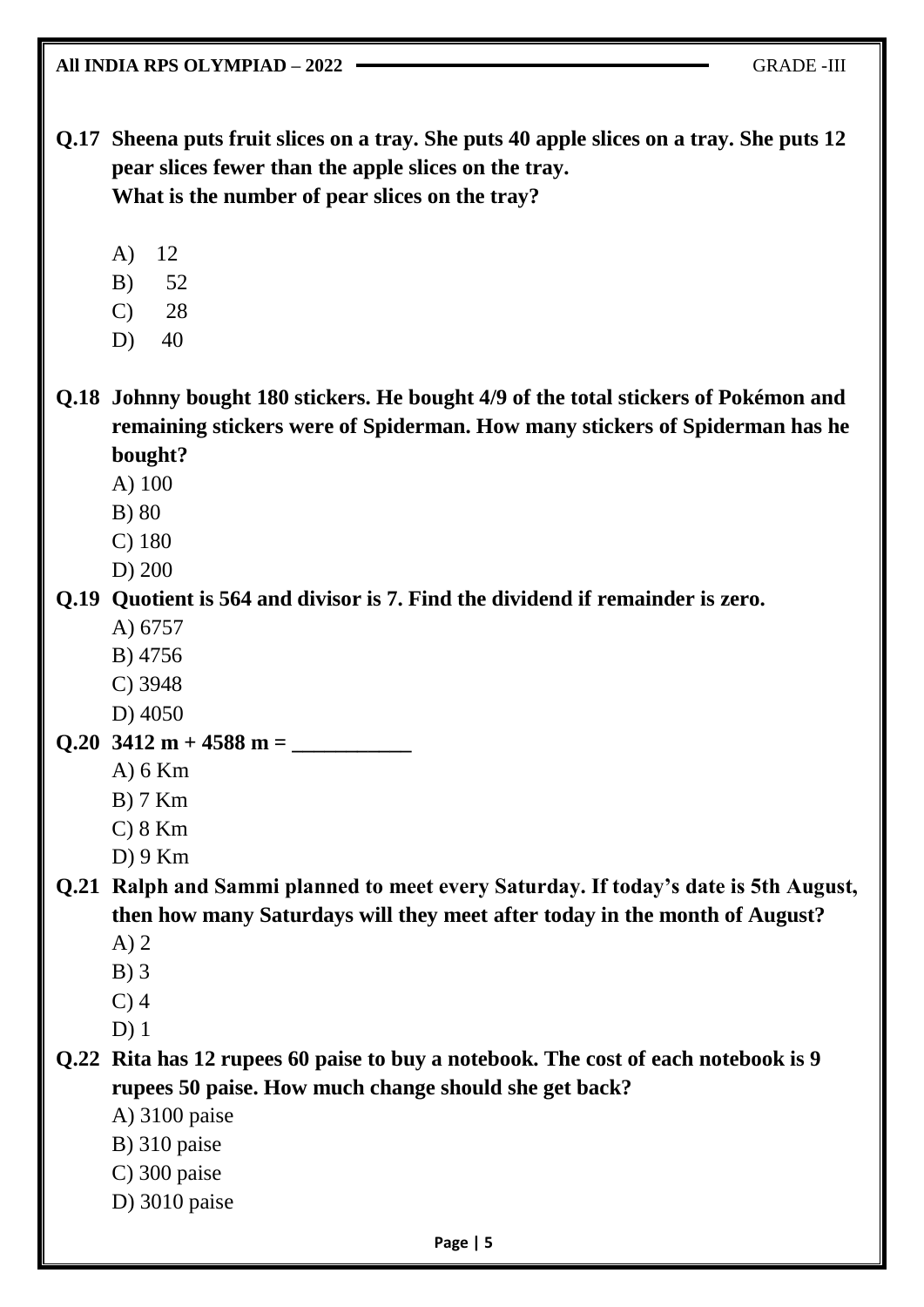|         | All INDIA RPS OLYMPIAD - 2022                                                                                                                                                                                                                     | <b>GRADE-III</b> |
|---------|---------------------------------------------------------------------------------------------------------------------------------------------------------------------------------------------------------------------------------------------------|------------------|
|         | Q.23Complete the given pattern:<br>$1,2,4,7,11, \_\_\_\_\_$<br>A) 15,21<br>B) 16,22<br>$C)$ 14,18<br>D) $20,25$                                                                                                                                   |                  |
|         | Q.24 _______ is 100 minutes before 7 p.m. and _________ hours after 11:20 a.m.<br>A) $4:20$ p.m., 6 hours<br>B) 5:20 p.m., 6 hours<br>C) $5:20$ p.m., $5$ hours<br>D) $5:20$ p.m., 4 hours                                                        |                  |
|         | Q.25 Successor of the number which is 24 before 123 is ___________.<br>A) 98<br>B) 99<br>C) 100<br>D) 101                                                                                                                                         |                  |
| addend. | Q.26 How many triangles are there in the figure given below?<br>$A)$ 3<br>B) 8<br>$C)$ 10<br>D) $4$<br>Q.27 When zero is not one of the addends, the sum is __________ each of the<br>A) equal to<br>B) lesser than<br>C) greater than<br>D) zero |                  |
|         | Q.28 Which one of the following is not an equivalent fraction of 3/12?<br>A) $6/24$<br>$B)$ 7/16<br>C) 9/36<br>D) $30/120$                                                                                                                        |                  |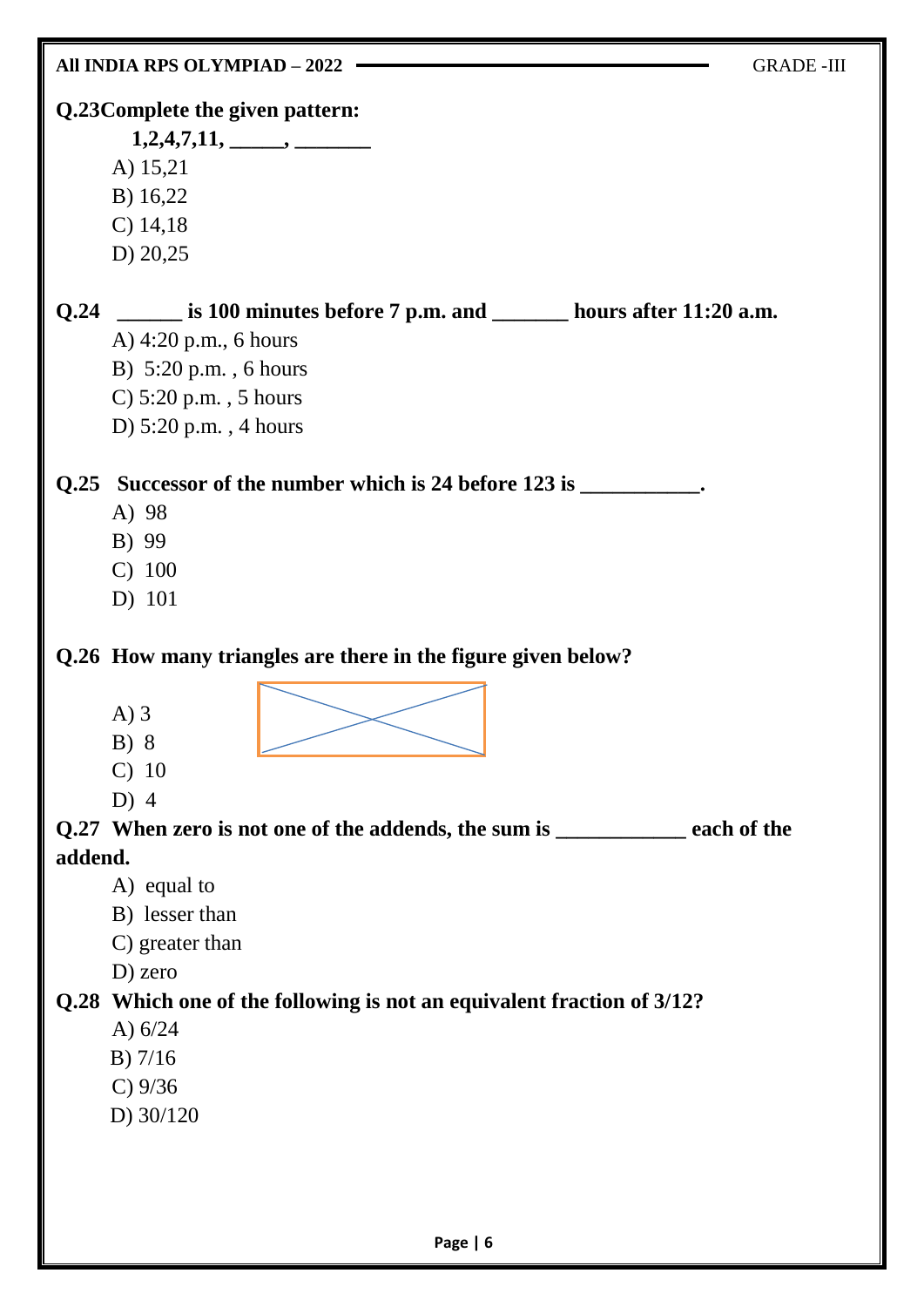**All INDIA RPS OLYMPIAD – 2022** GRADE -III

#### **Q.29 How many times 5 can be taken away from 46655?**

- A) 9331
- B) 9252
- C) 9254
- D) 9000

#### **Q.30 The given pictograph shows the mode of transport used by the students of Grade III.**

| Mode of Transport                    | Number of Students |  |
|--------------------------------------|--------------------|--|
| <b>Bus</b>                           | <u>ananananana</u> |  |
| Car                                  | an dan da<br>×.    |  |
| Walking                              | じけいじけい             |  |
| <b>Bicycle</b>                       |                    |  |
| Key: $\bullet$ Represents 4 children |                    |  |

#### **How many students used car as the mode of transport?**

- A)12
- B) 3
- C)16
- D) 24

# **EVS (15 Marks)**

#### **Q.31 Who builds a house?**

- A) architect
- B) mason
- C) carpenter
- D) potter

# **Q.32 Who is the primary consumer in the given food chain?**

#### **Sun**➡**grass**➡**rabbit**➡**eagle**

- A) grass
- B) sun
- C) eagle
- D) rabbit

### **Q.33 LPG Stands For\_\_\_\_\_\_\_\_\_\_.**

- A)Liquid Propylene Gas
- B) Liquefied Petrol Gas
- C) Liquefied Petroleum Gas
- D) None of these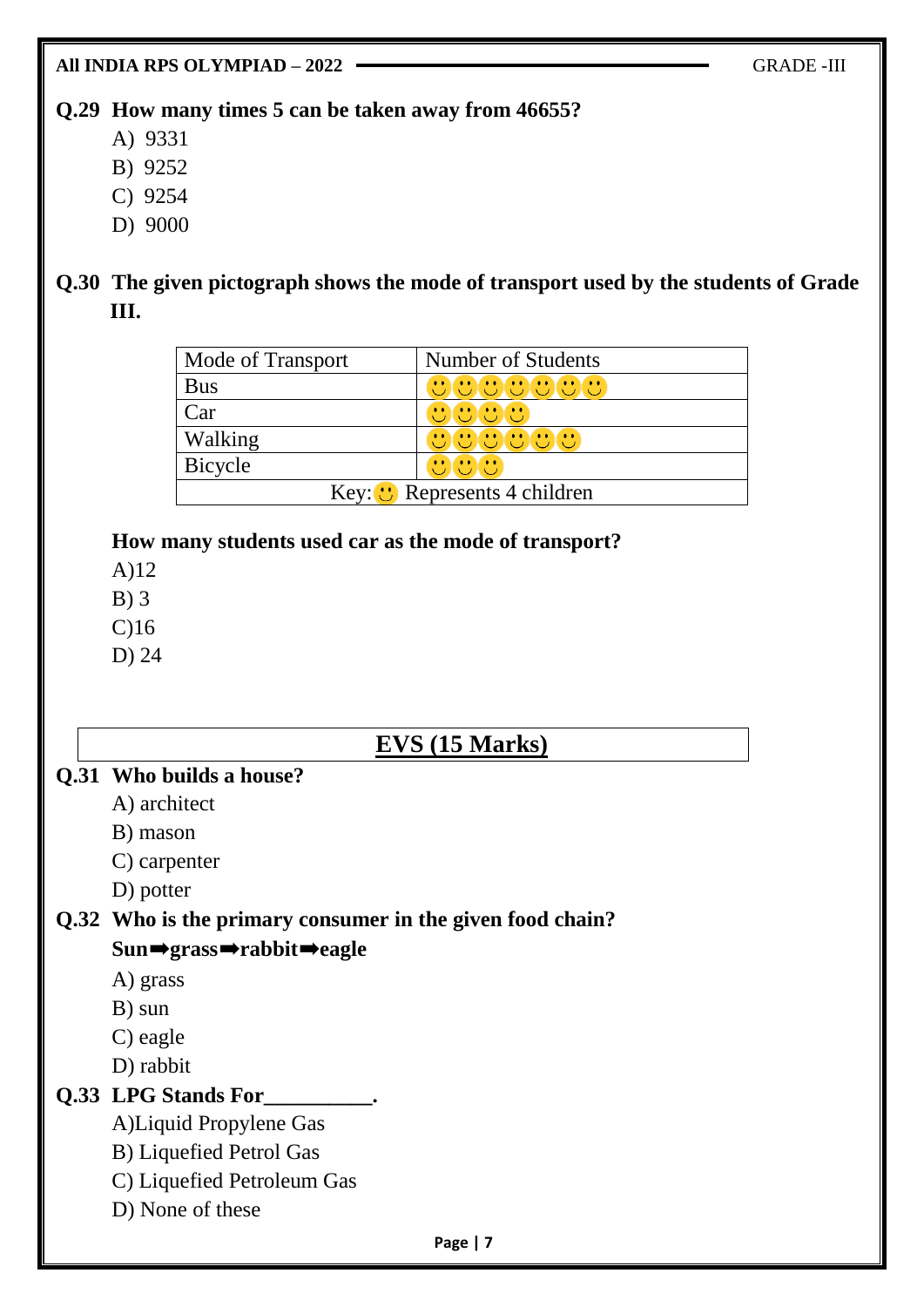| All INDIA RPS OLYMPIAD - 2022                                                                                      | <b>GRADE-III</b>        |  |
|--------------------------------------------------------------------------------------------------------------------|-------------------------|--|
|                                                                                                                    |                         |  |
| Q.34 Which gas is present in maximum amount in air?                                                                |                         |  |
| A) Oxygen                                                                                                          |                         |  |
| B) Nitrogen                                                                                                        |                         |  |
| C) Carbon dioxide                                                                                                  |                         |  |
| D) Helium                                                                                                          |                         |  |
| Q.35 The organisms that breakdown dead plants and animals are called ________.                                     |                         |  |
| A) decomposers                                                                                                     |                         |  |
| B) producers                                                                                                       |                         |  |
| C) consumers                                                                                                       |                         |  |
| D) directors                                                                                                       |                         |  |
| Q.36 Which of the following is not a traditional game?                                                             |                         |  |
| A)Kite flying                                                                                                      |                         |  |
| B) Marbles                                                                                                         |                         |  |
| C) Hopscotch                                                                                                       |                         |  |
| D) Video game                                                                                                      |                         |  |
| Q.37 Uttar Pradesh is famous for _______.                                                                          |                         |  |
| A)Phulkari                                                                                                         |                         |  |
| B) Chikankari                                                                                                      |                         |  |
| C) Ikat                                                                                                            |                         |  |
| D) Tie & Dye                                                                                                       |                         |  |
| Q.38 Identify the correct food chain: -                                                                            |                         |  |
| $\bf{A}$<br>$Sun \longrightarrow$ Grass $\longrightarrow$ Goat $\longrightarrow$ Lion $\longrightarrow$ Decomposer |                         |  |
| B) Grass $\rightarrow$ Sun $\rightarrow$ Goat $\rightarrow$ Lion $\rightarrow$ Decomposer                          |                         |  |
| C) Lion $\longrightarrow$ Decomposer $\longrightarrow$ Goat $\longrightarrow$ Sun                                  | $\longrightarrow$ Grass |  |
| $Sun \longrightarrow Grass \longrightarrow Desomposer \longrightarrow Lion$<br>D)                                  | $\rightarrow$<br>Goat   |  |
| Q.39 Which of the food items can be cooked by boiling?                                                             |                         |  |
| A) rice                                                                                                            |                         |  |
| B) bread                                                                                                           |                         |  |
| C) samosa                                                                                                          |                         |  |
| D) puri                                                                                                            |                         |  |
| Q.40 What percentage of water is present in the seas and oceans?                                                   |                         |  |
| A) 85 %                                                                                                            |                         |  |
| B) 80%                                                                                                             |                         |  |
| $C$ ) 90 %                                                                                                         |                         |  |
| Page   8                                                                                                           |                         |  |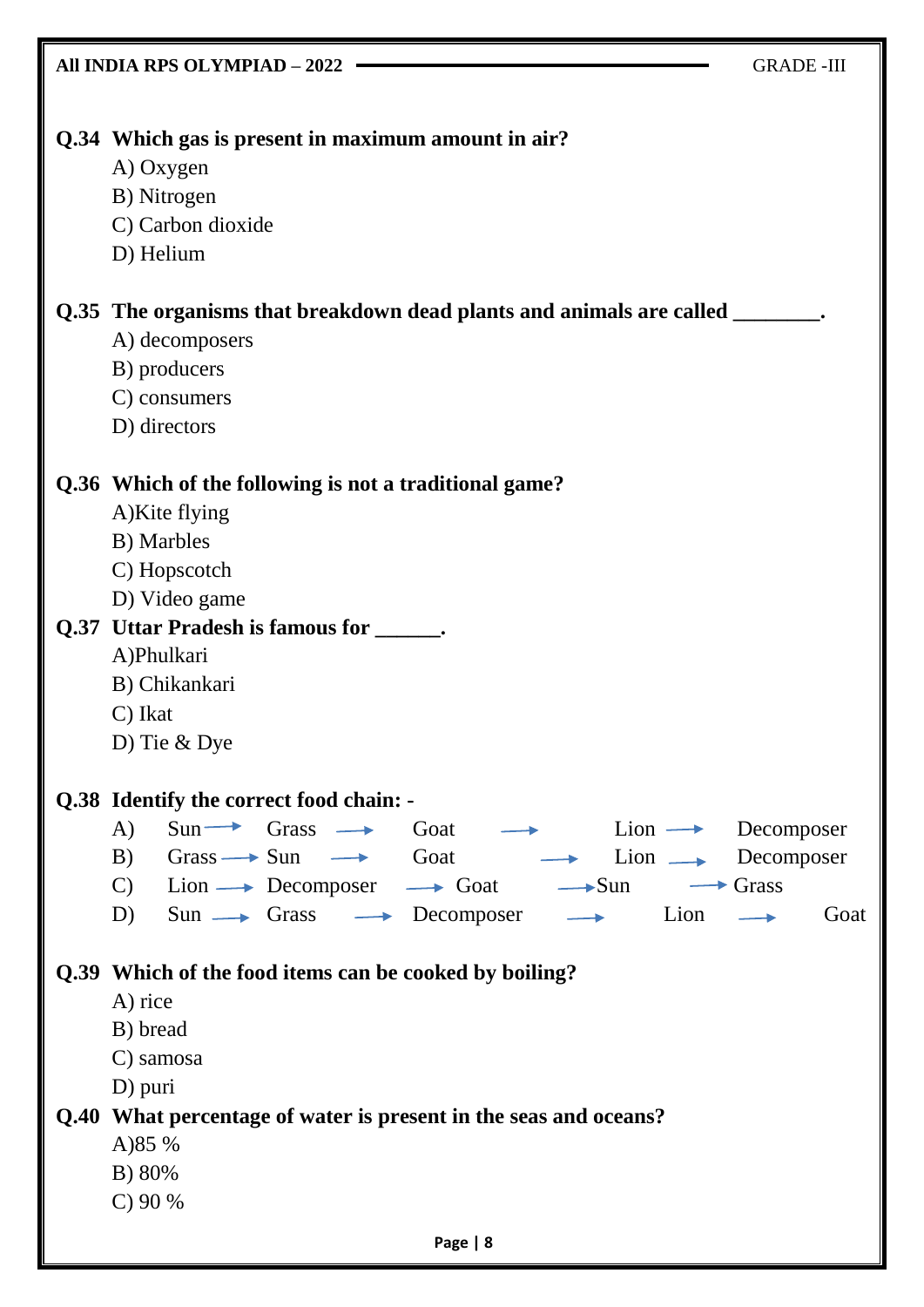| All INDIA RPS OLYMPIAD - 2022                                                                                                                                            | <b>GRADE-III</b> |
|--------------------------------------------------------------------------------------------------------------------------------------------------------------------------|------------------|
| D) 97%<br>Q.41 Which of the following is an example of condensation?<br>A) dew on grass<br>B) drying of clothes<br>C) formation of ice<br>D) boiling of water            |                  |
| Q.42 When children below the age of ________ are made to work, it is called as child<br>labour.<br>A)10<br><b>B</b> ) 18<br>$C$ ) 23<br>D) 14                            |                  |
| Q.43 Which organs of a fish help it to change directions while swimming in water?<br>A)fins and tail<br>B) legs and hands<br>C) wings $&$ feathers<br>D) lungs $&$ gills |                  |
| Q.44 Boxing is played<br>A) in the ring<br>B) on the pitch<br>$C$ ) in a pool<br>D) on the table                                                                         |                  |
| Q.45 Which group contains the primary colours?<br>A) Black, White, Orange<br>B) Red, Blue, Yellow<br>C)Pink, Maroon, Green<br>D)Black, Green, Orange                     |                  |

T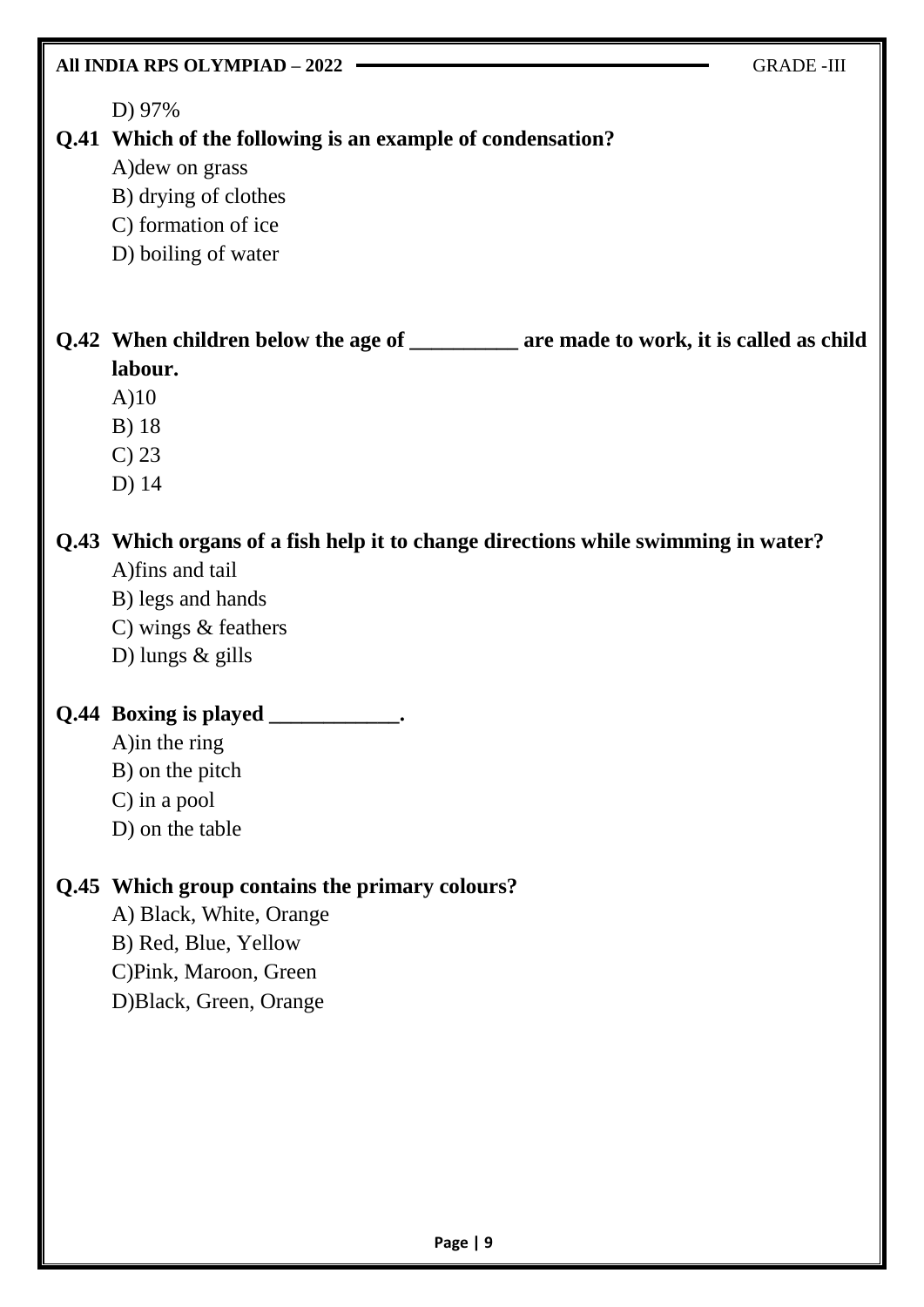**All INDIA RPS OLYMPIAD – 2022** GRADE -III

# **GK (15 Marks)**

# **Q.46 Hyderabad is the capital of which of the following two states?** A) Andhra Pradesh, Tamil Nādu B) Telangana, Kerala C) Andhra Pradesh, Karnataka D) Telangana, Andhra Pradesh **Q.47 Which of the following statement/s is/are correct?** i. Chandigarh is the capital of both Punjab and Haryana. ii. Rajasthan is the largest state of India. iii. Uttar Pradesh is the most populous state of India. iv. Kerala has the highest literacy rate in India. Choose the correct option: A) Only i B) Both (i) and (iv) C) Both (ii) and (iii) D) All of the above **Q.48 Select the correct order of the planets according to its size. (small to big)** I. Mercury II. Mars III. Venus IV. Earth Code: A) IV, III, II, I B) I, III, II, IV C) I, II, III, IV D) IV, I, III, II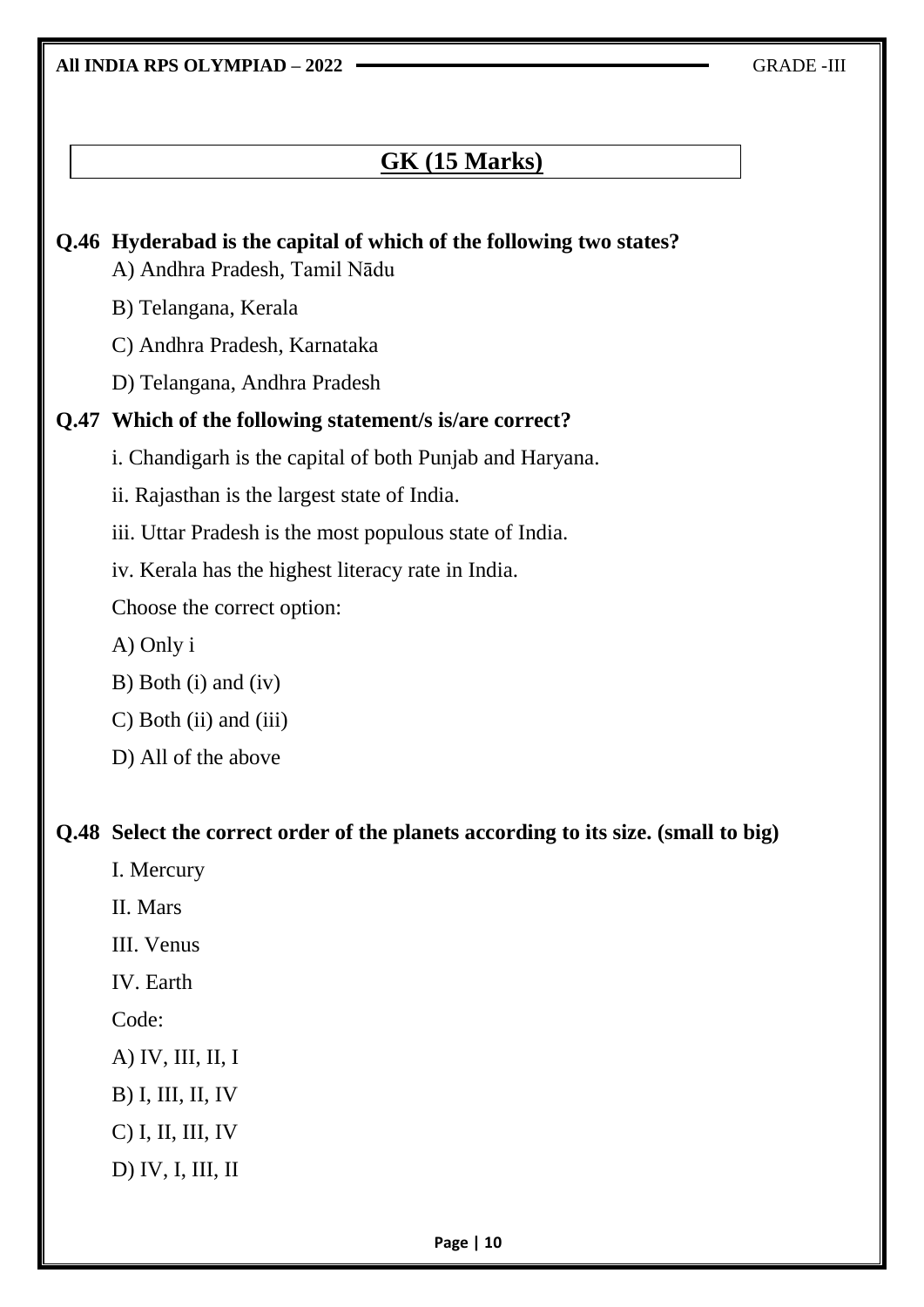| Q.49 Neptune is called as the '_____________ 'planet of our solar system. |
|---------------------------------------------------------------------------|
| A) Red                                                                    |
| B) Hot                                                                    |
| C) Windy                                                                  |
| D) Smallest                                                               |
| Q.50 Why was the Great Wall of China built?                               |
| A) As a means of defence                                                  |
| B) To be a tourist attraction                                             |
| C) To use up left-over bricks                                             |
| D) All of these                                                           |
| Q.51 In which country is the Machu Picchu located?                        |
| A) Peru                                                                   |
| B) Spain                                                                  |
| C) Uruguay                                                                |
| D) Rome                                                                   |
| Q.52 Which among the following is a folk dance of Assam?                  |
| A) Manipuri                                                               |
| B) Bihu                                                                   |
| C) Kathakali                                                              |
| D) Bharatanatyam                                                          |
| Q.53 Phag is the folk-dance form of which Indian state?                   |
| A) Rajasthan                                                              |
| <b>B</b> ) Uttar Pradesh                                                  |
| C) Madhya Pradesh                                                         |
| D) Haryana                                                                |
| Q.54 Which of the following is the currency of United Kingdom?            |
| A) Yen                                                                    |
| B) Pound Sterling                                                         |
| C) Dollar                                                                 |
| Page   11                                                                 |
|                                                                           |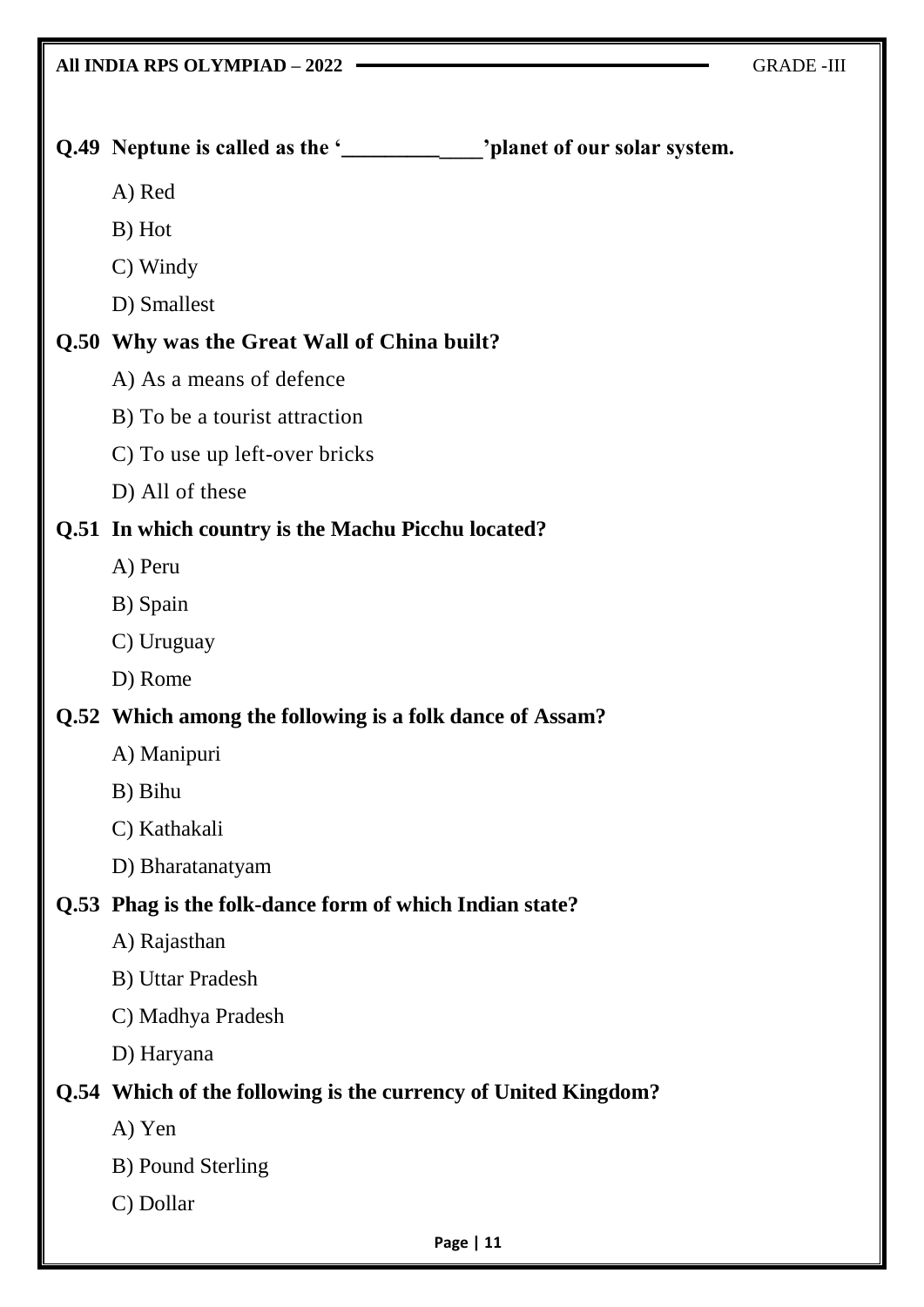|      | All INDIA RPS OLYMPIAD - 2022                                        | <b>GRADE-III</b> |
|------|----------------------------------------------------------------------|------------------|
|      | D) Rupee                                                             |                  |
|      | Q.55 What is the currency of Iran?                                   |                  |
|      | A) Renminbi                                                          |                  |
|      | B) Rial                                                              |                  |
|      | C) Rouble                                                            |                  |
|      | D) Dinar                                                             |                  |
|      | Q.56 Who invented the lift?                                          |                  |
|      | A) Galileo                                                           |                  |
|      | B) Waterman                                                          |                  |
|      | C) Wright Brothers                                                   |                  |
|      | D) Elisha Graves Otis                                                |                  |
|      | Q.57 The smallpox vaccine was invented by _____________.             |                  |
|      | A) Edward Jenner                                                     |                  |
|      | B) Alexander Fleming                                                 |                  |
|      | C) William Harvey                                                    |                  |
|      | D) Louis Pasteur                                                     |                  |
|      | Q.58 Which cricketer got Major Dhyan Chand Khel Ratna Award in 2021? |                  |
|      | A) Rohit Sharma                                                      |                  |
|      | B) Mithali Raj                                                       |                  |
|      | C) Rahul Dravid                                                      |                  |
|      | D) None of these                                                     |                  |
| Q.59 | Who has won the 2021 Miss Universe crown?                            |                  |
|      | A) Aishwarya Rai                                                     |                  |
|      | B) Lara Dutta                                                        |                  |
|      | C) Sushmita Sen                                                      |                  |
|      | D) Harnaaz Sandhu                                                    |                  |
|      | Q.60 Who has become the first IAS officer to win a Paralympic medal? |                  |
|      | A) Neeraj Chopra                                                     |                  |
|      | B) MirabaiChanu                                                      |                  |
|      | C) Suhas Yathiraj                                                    |                  |
|      | Page   12                                                            |                  |

F